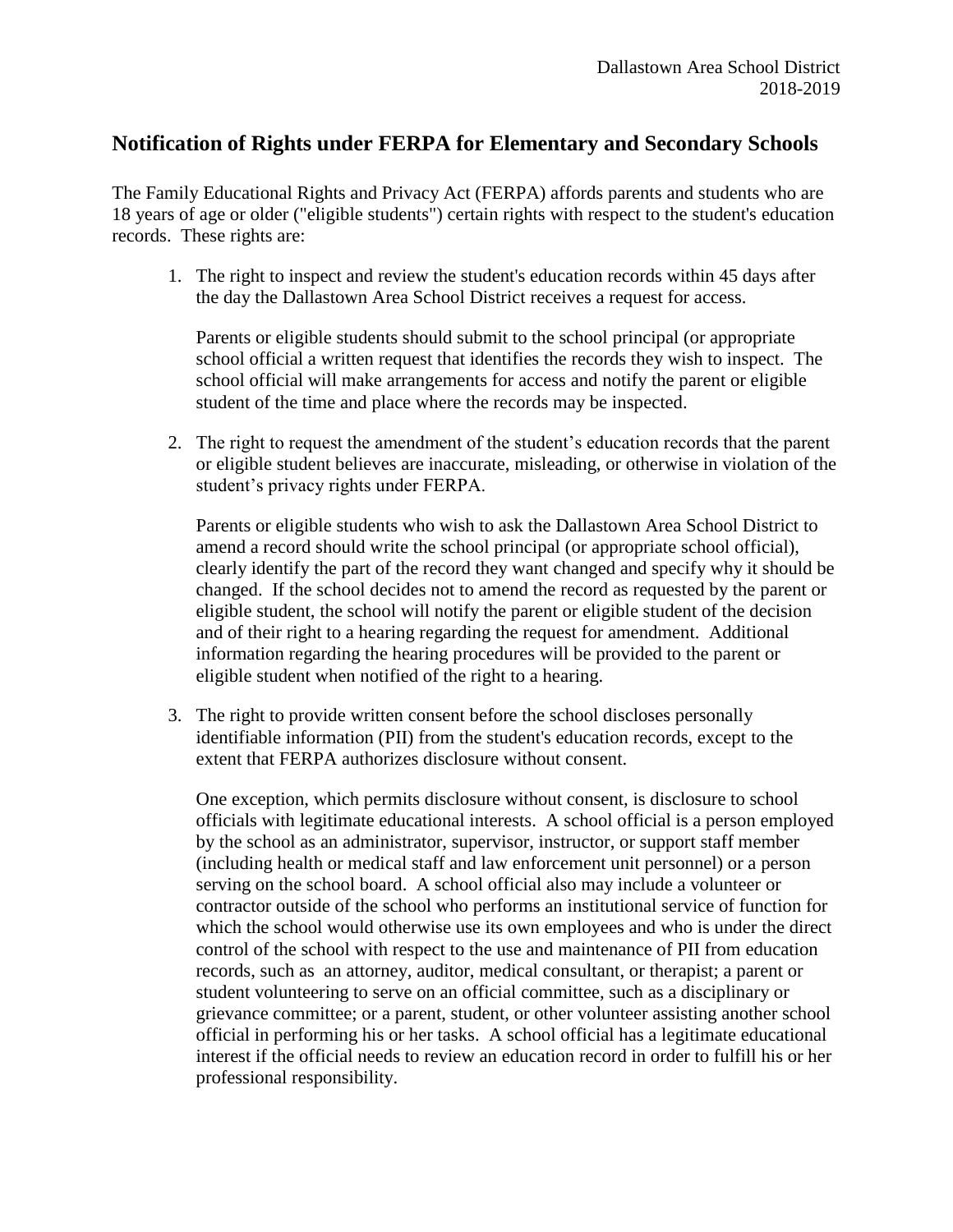Upon request, the school discloses education records without consent to officials of another school district in which a student seeks or intends to enroll or is already enrolled if the disclosure is for purposes of the student's enrollment or transfer. [NOTE: FERPA requires a school district to make a reasonable attempt to notify the parent or student of the records request unless it states in its annual notification that it intends to forward records on request.]

4. The right to file a complaint with the U.S. Department of Education concerning alleged failures by the Dallastown Area School District to comply with the requirements of FERPA. The name and address of the Office that administers FERPA are:

> Family Policy Compliance Office U.S. Department of Education 400 Maryland Avenue, SW Washington, DC 20202

## [*See the list below of the disclosures that elementary and secondary schools may make without consent.]*

FERPA permits the disclosure of PII from students' education records, without consent of the parent or eligible student, if the disclosure meets certain conditions found in §99.31 of the FERPA regulations. Except for disclosures to school officials, disclosures related to some judicial orders or lawfully issued subpoenas, disclosures of directory information, and disclosures to the parent or eligible student, §99.32 of the FERPA regulations requires the school to record the disclosure. Parents and eligible students have a right to inspect and review the record of disclosures. A school may disclose PII from the education records of a student without obtaining prior written consent of the parents or the eligible student –

- To other school officials, including teachers, within the educational agency or institution whom the school has determined to have legitimate educational interests. This includes contractors, consultants, volunteers, or other parties to whom the school has outsourced institutional services or functions, provided that the conditions listed in §99.31(a)(1)(i)(B)(*l*) - (a)(1)(i)(B)(2) are met. (§99.31(a)(1))
- To officials of another school, school system, or institution of postsecondary education where the student seeks or intends to enroll, or where the student is already enrolled if the disclosure is for purposes related to the student's enrollment or transfer, subject to the requirements of  $\S 99.34.$   $(\S 99.31(a)(2))$
- To authorized representatives of the U. S. Comptroller General, the U. S. Attorney General, the U.S. Secretary of Education, or State and local educational authorities, such as the State educational agency in the parent or eligible student's State (SEA). Disclosures under this provision may be made, subject to the requirements of §99.35, in connection with an audit or evaluation of Federal- or State-supported education programs, or for the enforcement of or compliance with Federal legal requirements that relate to those programs. These entities may make further disclosures of PII to